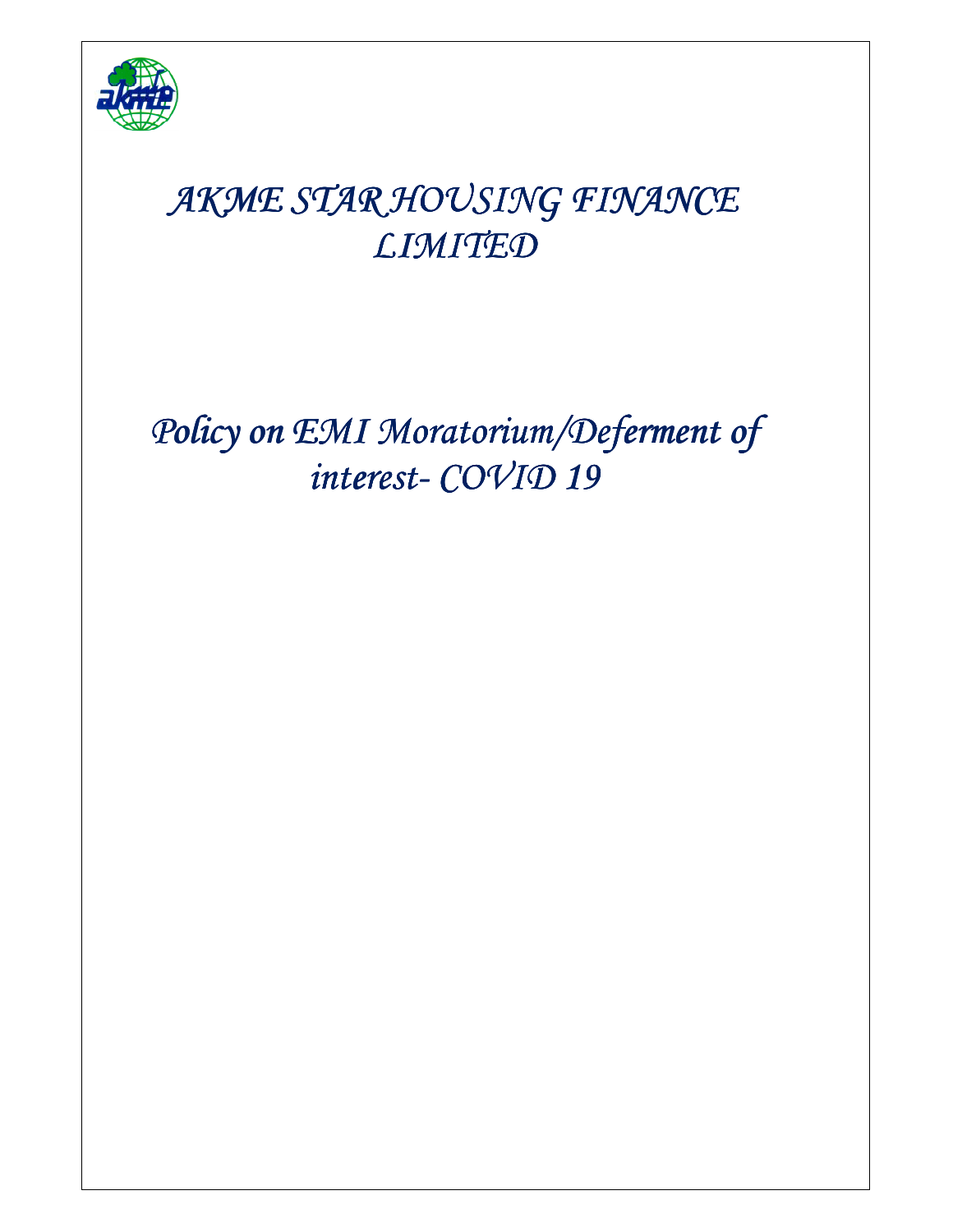

# **Background**

The World Health Organization recently declared COVID 19 to be a pandemic. Like some of the other countries in the World, the virus' impact has led the Indian Government to announce a lockdown across the country, to restrict it from spreading further. As a result, the country's economy is impacted leading to delay in cash flows for the business & self-employed and salary credits for the salaried segments. This has a direct impact on loan repayments as well.

Considering this issue, on March 27, 2020 the Reserve Bank of India (RBI) announced various measures including moratorium on EMI payment for term loans/ deferment of interest in working capital facilities. *(RBI Notification Ref: no RBI/2019-20/ 186 DOR.No.BP.BC.47/21.04.048/2019-20 "COVID-19 – Regulatory Package" dated March 27, 2020).* 

#### *Key points of Notification issued by RBI :*

#### *1. Which lenders does the RBI COVID-19 Circular apply to?*

*The circular covers term loans and specified working capital facilities (i.e., cash credit and overdraft facilities) (a CC/OD Facility) granted by (i) commercial banks (ii) co-operative banks; (iii) all-India Financial Institutions and (iv) NBFCs (Including Housing Finance Companies and Micro-finance Institutions) (collectively, the Identified Lending Institutions). Except as specified by the RBI, the measures contemplated in the RBI COVID-19 Circular do not apply to other categories of lenders/ institutions such as:* 

*• overseas lenders and bond-holders (for instance, lenders of external commercial borrowings)* 

*• asset reconstruction companies* 

*• mutual funds, alternate investment funds and other institutions who may have subscribed to non-convertible debentures or similar debt securities* 

*• counterparties to derivative transactions (even if they relate to underlying term loans).* 

*It is also worth noting that the measures contemplated in the RBI COVID-19 Circular do not apply to credit facilities generally but are currently only applicable to term loans and CC/OD Facilities.* 

#### *2. What is the scope of the moratorium on term loans as contemplated in the RBI COVID-19 Circular?*

### *(i) Suspension of 'instalment' payments under term loans:*

*• The circular applies to repayment of instalments relating to term loans. A "term loan" has been defined by RBI to mean a loan which is repayable after a specified period. Therefore, any loan which has been granted for a specified period (as identified in the relevant loan agreement/ sanction letter) would be treated as a term loan for the purposes of the RBI COVID-19 Circular.*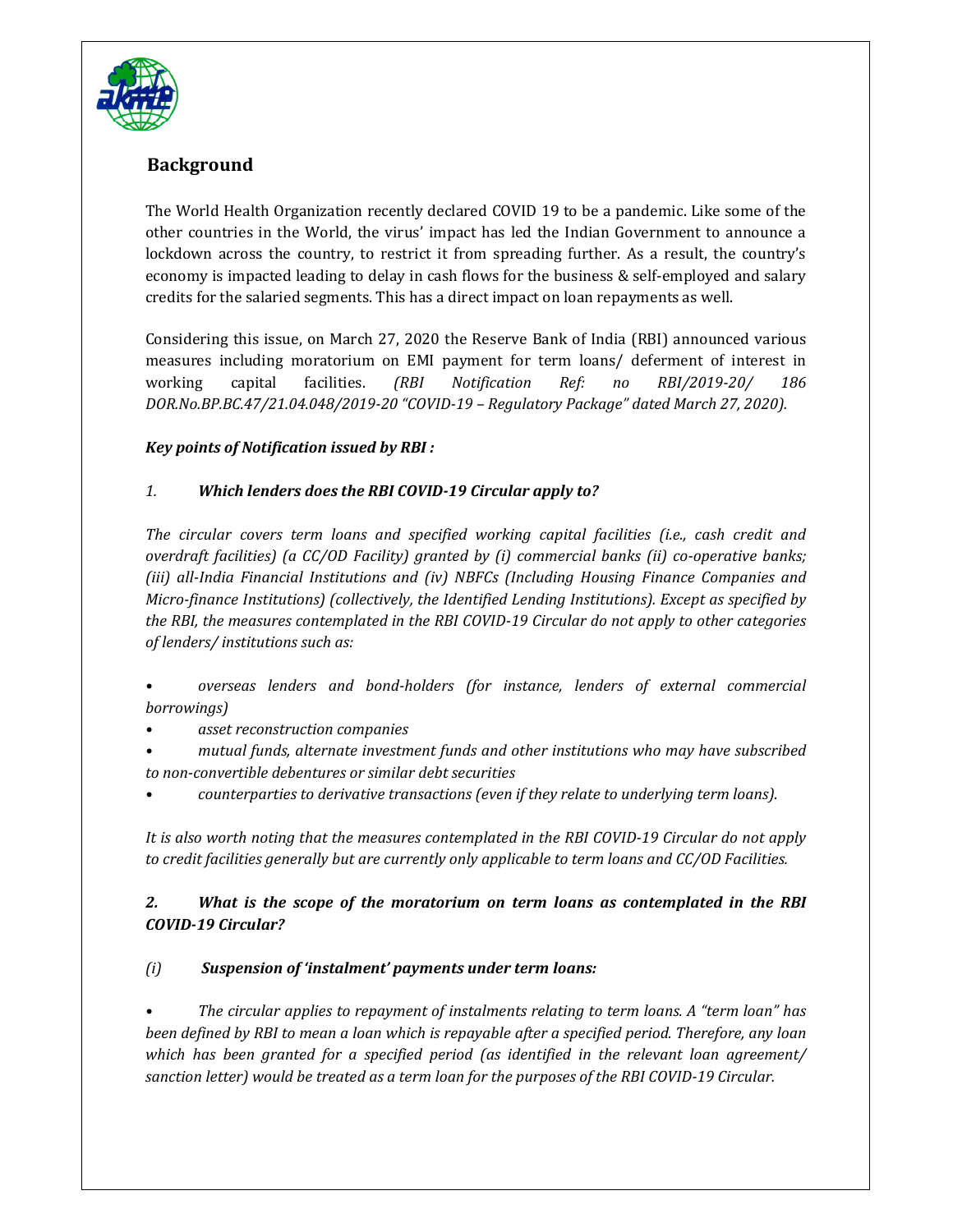

*• RBI has permitted the Identified Lending Institutions to allow:* 

*(a) a moratorium/ temporary suspension of 3 months for payment of all instalments relating to term loans falling due in the period 1 March 2020 – 31 May 2020 (Specified Period); and* 

*(b) a corresponding extension in the residual tenor of the term loans. Therefore, the time for payment can be extended for 3 months from the date of each instalment falling due during the Specified Period.* 

*• The circular also clarifies:* 

*(a) that the suspension of payment of "instalments" would cover all instalments, whether of principal (bullet or otherwise), interest, EMIs or credit card dues;* 

*(b) interest on term loans would continue to accrue during the payment moratorium period.* 

#### *(ii) Board approved policy:*

*• The RBI COVID-19 Circular contemplates that Identified Lending Institutions are "permitted" to provide the reliefs relating to term loans to all eligible borrowers in terms of a policy approved by the respective boards of such Identified Lending Institutions (each, a COVID BOD Approved Policy), which policy should also be disclosed in the public domain. Accordingly, given that the RBI COVID-19 Circular contemplates a moratorium on the instalment payment obligations for all term loans across the board, the respective boards of the Identified Lending Institution will need to consider and specify the criteria while granting the benefits (of suspension of such instalments and/ or tenor extensions) to the eligible borrowers as part of its COVID BOD Approved Policy.* 

#### *(iii) NPA provisioning:*

*• The RBI COVID-19 Circular contemplates that an extension of the term loan instalment will not by itself be categorized as a restructuring on account of "financial difficulties of the borrower" or result in a downgrade in asset classification of the underlying term loan. However, if a borrower had already defaulted on its payment obligations or, the account was facing stress prior to the date of the RBI Statement and such stress was unrelated to the COVID-19 pandemic, the relevant Identified Lending Institutions may need to assess such accounts on a case-by-case basis subject to their COVID BOD Approved Policy and in accordance with the extant asset classification norms.* 

### *3. What is the scope of the interest deferment for a CC/OD Facility contemplated under the RBI COVID-19 Circular?*

### *(i) Interest on CC/ OD Facility:*

*• Paragraph 3 of the RBI Statement contemplates: (a) interest on a CC/OD Facility continuing to accrue; (b) but not having to be paid by the borrower for a period of 1 March till 31 May 2020. However, unlike the case for term loans where the moratorium applies for 3 months*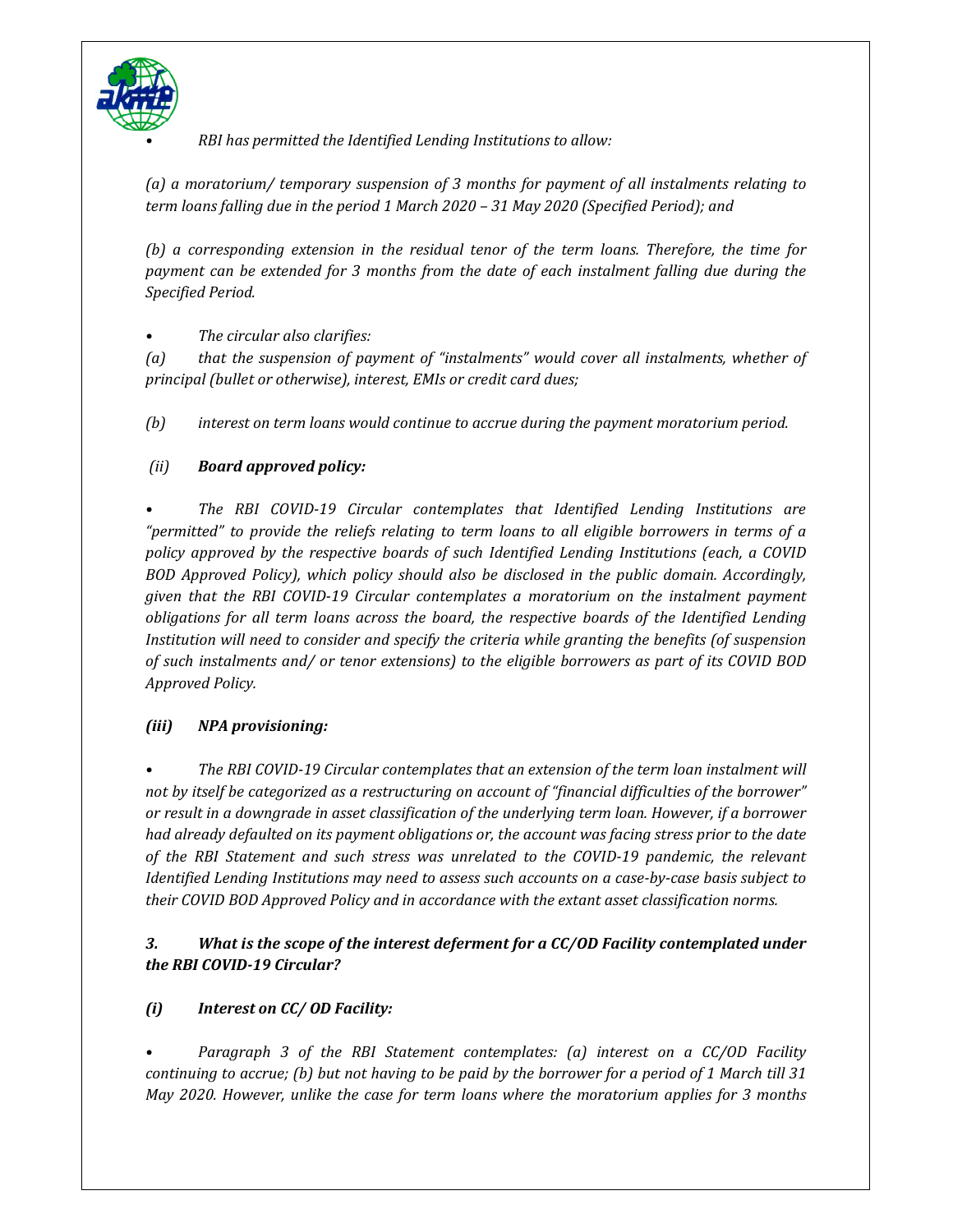

*from the date of each instalment falling due during the Specified Period, for a CC/OD Facility, the accrued interest shall be payable immediately after 31 May 2020.* 

*• Borrowers continue to have the right to continue paying as per the existing terms relating to the CC/OD Facility.* 

# *(ii) Repayment of CC/ OD Facility:*

*• Currently, paragraph 3 of the RBI COVID-19 circular only contemplates a deferral of interest payment on a CC/OD Facility for the period up to 31 May 2020. Unlike in the case of term loans (where the RBI has clarified that the moratorium would apply to all amounts, principal or interest), for a CC/ OD Facility, if the borrower is contractually required to repay the outstanding amounts under the CC/OD Facility, the RBI COVID-19 Circular does not provide any deferment or moratorium on such repayment obligation.* 

# *4. How should Identified Lending Institutions evaluate proposals for additional funding of CC/ OD Facilities?*

*(i) For the purposes of providing CC/OD Facilities, Identified Lending Institutions have been granted the ability to re-assess the drawing power of the borrowers taking into account revised working capital requirements or, by reducing the margins required to be maintained by borrowers.* 

*(ii) The relevant lenders will also need to satisfy themselves that such a recalculation of drawing power or associated consideration is in fact necessitated on account of the economic fall out of the COVID-19 pandemic (as applicable to the relevant borrower) and such considerations being taken into account (by the lender) will be subject to regulatory scrutiny8.* 

*(iii) In this regard, the COVID BOD Approved Policy of the Identified Lending Institutions should contain objective criteria regarding the manner in which such additional CC/OD Facilities are to be evaluated and provided (which should also be disclosed by the relevant lender in the public domain).* 

*(iv) While this flexibility has been granted, there is no obligation on the Identified Lending Institutions to provide additional funding in instances where the other terms of the credit facilities are not being complied with.* 

### **AT AKME STAR HFC :**

The above RBI Notification inter alia mandates disclosure, in public domain, the Board approved policy for providing above mentioned reliefs. Accordingly, the following customer specific points of the Board approved Policy of **AKME Star Housing Finance Limited (AKME Star HFC)** is placed for information of the customers.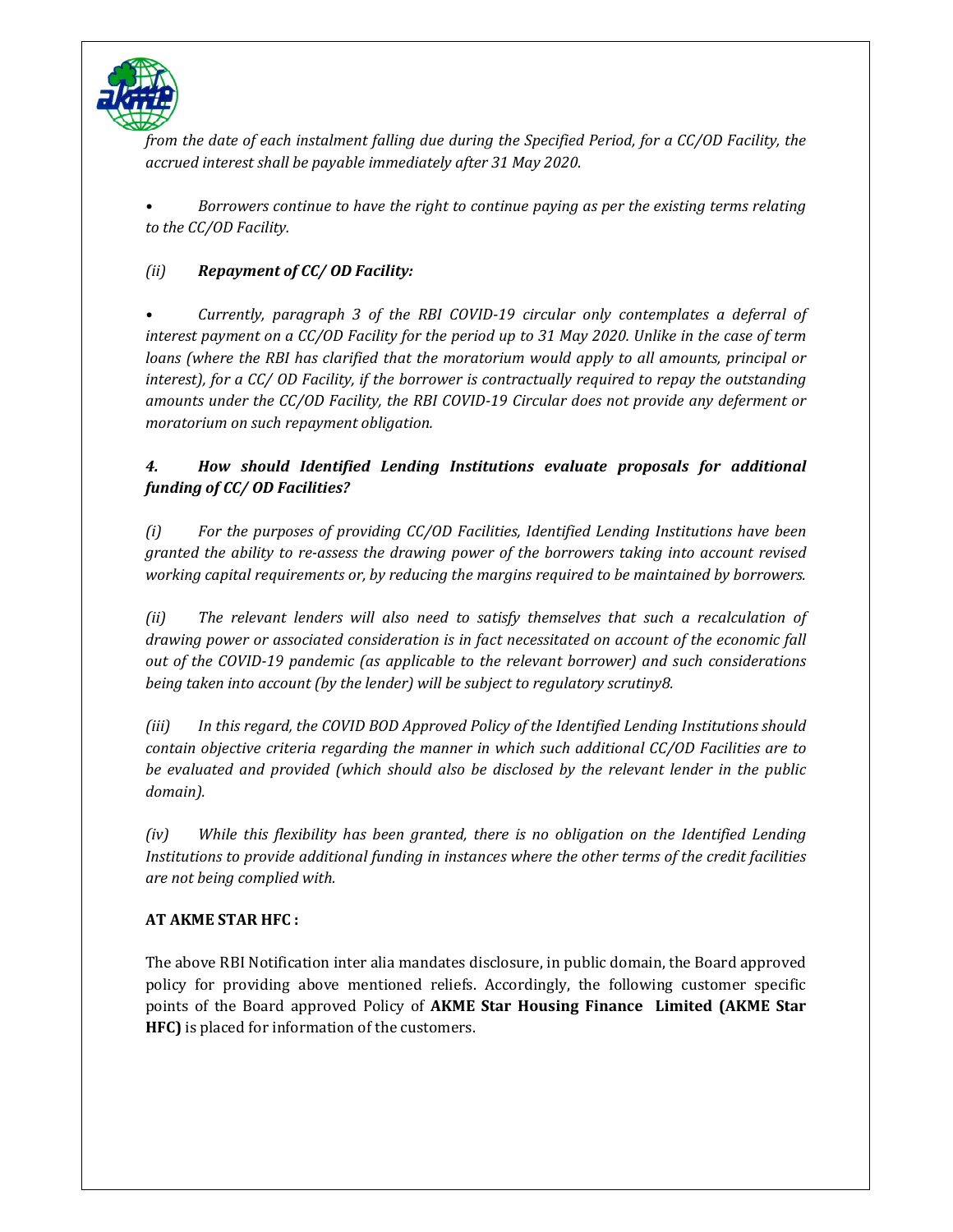

# **A. Customers eligible for moratorium/deferment:**

Customers satisfying following criteria would be eligible to seek for EMI moratorium/interest deferment:

- 1. All the salaried/self-employed, Individual and non-individual borrowers (including Ltd companies, Partnerships & Proprietorships etc.) across products having outstanding loans as at 1st March 2020.
- 2. The account should be Standard/regular.
- 3. The account must not have been Witten-off from the books of AKME Star HFC's books at end of the month preceding the month in which moratorium/deferment is requested for
- 4. The customers must submit consent for terms and conditions governing the moratorium and for the revised repayment schedule.
- 5. The offer of moratorium/decrement and acceptance may be through any mode of communication (Email/Digital Document/ Physical Document).

### **B. Restrictions:**

#### **Following are the restrictions:**

- 1. Borrowers under Negotiable Instrument Act, SARFAESI, Insolvency proceedings & borrowers classified as Fraud, will continue to remain ineligible.
- 2. National Company Law Tribunal (NCLT)/Insolvency & Bankruptcy Code (IBC) cases are not eligible for moratorium/deferment without express approval from NCLT/IBC
- 3. The Borrower account should not classify under NPA any period of time during Loan Tenure.
- 4. No Recovery Action has been initiated against the Borrower.

### **C. Details of Reliefs Eligible:**

### **Term Loans (Housing Loan/ Construction Loan/Purchase Loan/Project Loan) :**

- a. Moratorium of EMI deferment due from the month of March 2020 to May 2020 (up to 3 months).
- b. The tenor of the Term Loans will get extended by 3 months without the change in amount of EMI with the deferred instalments being collected after the end of original tenor of the deferred period capitalized and recovered thereafter.
- c. Interest on Term loans continue to be paid by the Borrower on Outstanding of Principle loan amount as per Loan agreement or sanction letter.

 d. The Interest on outstanding Loan for moratorium period can be recover after moratorium period over or along with EMI of the loan.